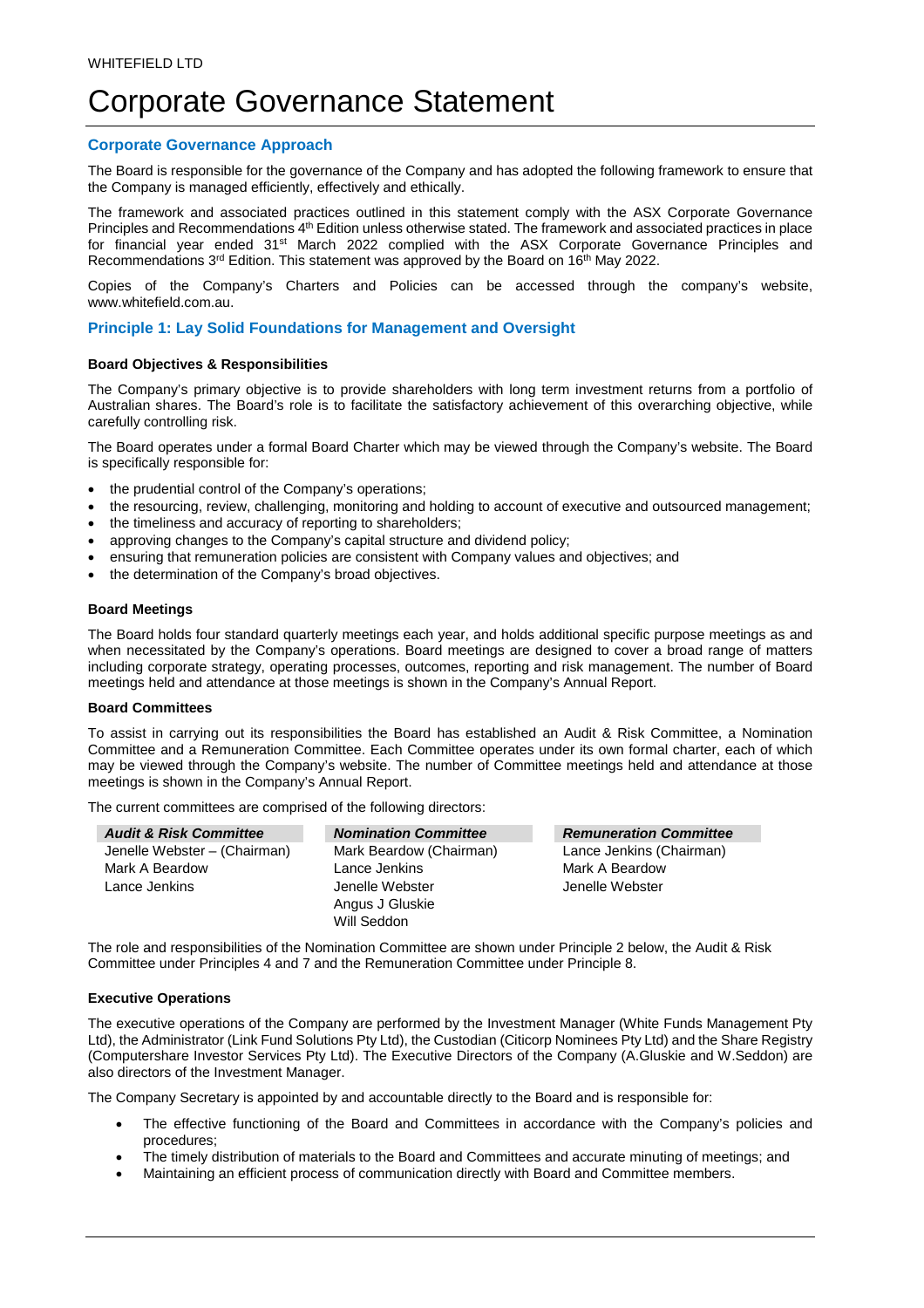## **Board Policies**

The board has also established a range of policies which govern its operation and the actions of executives. These policies are:

- Code of Conduct and Ethics
- Diversity Policy
- Risk Management Policy
- Disclosure Policy
- Securities Trading Policy

#### **Performance Assessments**

The Chairman of the Board and one other director conduct a formal annual review of Board member performance, consideration of director commitments, currency of director experience, professional development requirements and aggregate Board effectiveness, involving both a structured assessment and one-on-one meetings. The Chairman of the Nomination Committee conducts a similar review on the Board Chairman. Both the Board and Committee Chairman report on the outcome of these meetings to the Nomination Committee. In respect of the current financial year all assessments under this process have taken place in accordance with the process disclosed.

The Audit & Risk Committee undertakes a review of the Chief Executive Officer's performance against relevant qualitative and quantitative measures and brings to the Board an assessment of the Chief Executive Officer's performance. In respect of the current financial year the performance review of the Chief Executive Officer has been undertaken in accordance with the process disclosed.

## **Principle 2: Structure for the Board to be Effective and Add Value**

#### **Structure of the Board**

The Board structure involves:

- The number of Board members (other than a managing director) being a minimum of three and not more than five;
- A majority of the Board to consist of independent non-executive directors;
- The Board to contain a suitable balance of both non-executive and executive directors to ensure that decision making appropriately embraces both external and internal knowledge and experience;
- The Chairman of the Board to be either independent, or where non-independent, for a senior independent director to fill the role of Deputy Chairman in situations where the Chairman is conflicted.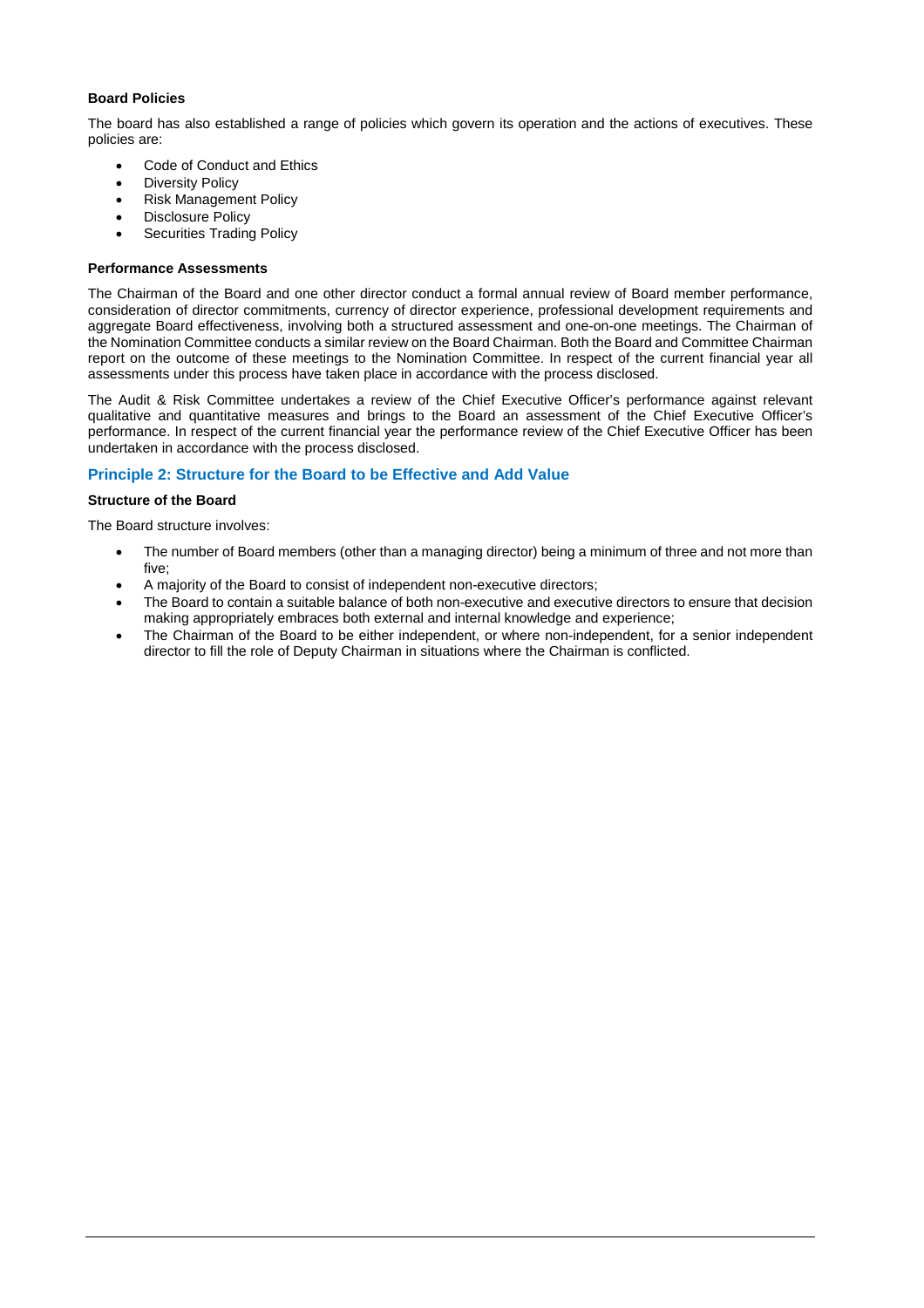## **Current Board**

Names, roles, independence status and tenure of the current Board, including their specific skills are shown in the table below, while details of Director qualifications and experience are shown in the Company's Annual Report and on the Company's website.

| Name                                                                                                                                                                                                                                                                                                                                                                                                                                                                                                                                                                                                                                                        | Role                                                       | <b>Skills &amp; Experience Matrix</b> |                    |              |                       |                          |                              |                       |                             |
|-------------------------------------------------------------------------------------------------------------------------------------------------------------------------------------------------------------------------------------------------------------------------------------------------------------------------------------------------------------------------------------------------------------------------------------------------------------------------------------------------------------------------------------------------------------------------------------------------------------------------------------------------------------|------------------------------------------------------------|---------------------------------------|--------------------|--------------|-----------------------|--------------------------|------------------------------|-----------------------|-----------------------------|
|                                                                                                                                                                                                                                                                                                                                                                                                                                                                                                                                                                                                                                                             |                                                            | ndependent                            | Appointed<br>First | Shareholder  | Financial<br>Services | Management<br>Investment | Structures &<br>Distribution | Legal &<br>Governance | Accounting /<br>Audit / Tax |
| Mark Beardow, BEc, CFA, GDip App Fin & Inv, Cert Mgt MGSM<br>Over 25 years' experience in investment management and financial<br>markets. He has worked with JPMorgan, UBS and served as Chief<br>Investment Officer Global Equities and Fixed Income for AMP<br>Capital. He is currently a principal of Darling Macro.                                                                                                                                                                                                                                                                                                                                     | Deputy<br>Chairman<br>Non-<br>Executive<br><b>Director</b> | Yes                                   | 2017               | $\checkmark$ | ✓                     |                          | ✓                            |                       |                             |
| Angus Gluskie, BEc, GDip App Fin & Inv, CA, FFin.<br>Over 30 years' experience in the investment management, insurance<br>and financial services fields. He has worked with Whitefield and<br>associated entities since 1987.                                                                                                                                                                                                                                                                                                                                                                                                                               | Chairman<br>Managing<br>Director                           | <b>No</b>                             | 2003               |              |                       |                          | ✓                            |                       |                             |
| Lance Jenkins, LLB, BCA (Vic), MBA (New York)<br>Over 20 years of financial markets experience. He has held senior<br>roles with Goldman Sachs JBWere in New York, was CEO and<br>Managing Director of Goldman Sachs JBWere New Zealand, Head of<br>Cash Equities at the Commonwealth Bank of Australia and was an<br>Executive Director of Waterman Capital. He is a past director of<br>Partners Life Ltd, Spicers Portfolio Management (NZ) Ltd (an AMP<br>subsidiary) and My Food Bag Ltd. He is currently an Executive<br>Director of CCA Capital Limited, and a Non-Executive Director of<br>BePure Health Limited and Stuart Drummond Transport Ltd. | Non-<br>Executive<br>Director                              | Yes                                   | 2017               | ✓            | ✓                     | $\checkmark$             | ✓                            |                       |                             |
| Will Seddon, BEc, CFA, CAIA, SAFin<br>Over 18 years' experience as a wholesale investment manager and<br>analyst, including more than a decade working with Whitefield. He<br>has significant experience in fundamental analysis, investment<br>strategy and quantitative techniques.                                                                                                                                                                                                                                                                                                                                                                       | Executive<br>Director                                      | No                                    | 2017               | $\checkmark$ | ✓                     | ✓                        | ✓                            |                       |                             |
| Jenelle Webster, BCom, CA, Reg Company Auditor, IIAA, GIAA.<br>Over 20 years' experience in audit, accounting and financial services.<br>She has worked with Price Waterhouse Coopers, Moore Stephens<br>Australia and Ernst & Young and was previously the Chief Financial<br>Officer of St Vincent's Private Hospital Sydney. She is currently the<br>Director of Advancement at The Scots College.                                                                                                                                                                                                                                                       | Non-<br>Executive<br>Director                              | Yes                                   | 2018               | ✓            |                       |                          |                              |                       |                             |

## **Appointment and Renewal**

The Company's Constitution requires directors other than the managing director to retire and seek re-election at least every three years. Any new Director appointed, other than the managing director, must seek election at the next Annual General Meeting following their appointment.

The Company holds a written agreement with each Director setting out the terms of their appointment. A newly appointed Director to the Board is issued with a copy of all Company Policies and Charters, and is provided with opportunities to meet and liaise with investment management and administration personnel. Within the annual Board review process, the Nomination Committee considers and encourages Board members to undertake appropriate levels of professional development.

#### **Nomination Committee**

The Nomination Committee operates under a formal charter. The Committee has a majority of independent directors and is chaired by an independent director. The Committee meets a minimum of once per year, and will meet on additional occasions as considered appropriate during the processes of Board renewal.

The Nomination Committee is responsible for the determination of the appropriate size and composition of the Board, criteria for Board membership, the assessment of Board independence, identification and review of potential candidates, including the conduct of appropriate checks into a prospective director's background including their character, education, criminal or bankruptcy records, terms and conditions of appointment to and retirement from the Board, and the assessment of Board performance. Background checks are undertaken on both Executive and Non-Executive directors and the Company Secretary.

The Committee utilises a skills matrix when assessing Board composition. The Committee's target is to ensure that director's skills collectively include investment, accounting, taxation, general business experience and shareholder representation.

## **Diversity Policy**

The Company has a Diversity Policy which recognises the importance and benefits of being able to attract, retain and motivate Board members from the widest possible pool of available talent. The Company seeks to have no barriers to the selection or retention of Board members relating to disability, ethnicity, marital or family status, religious or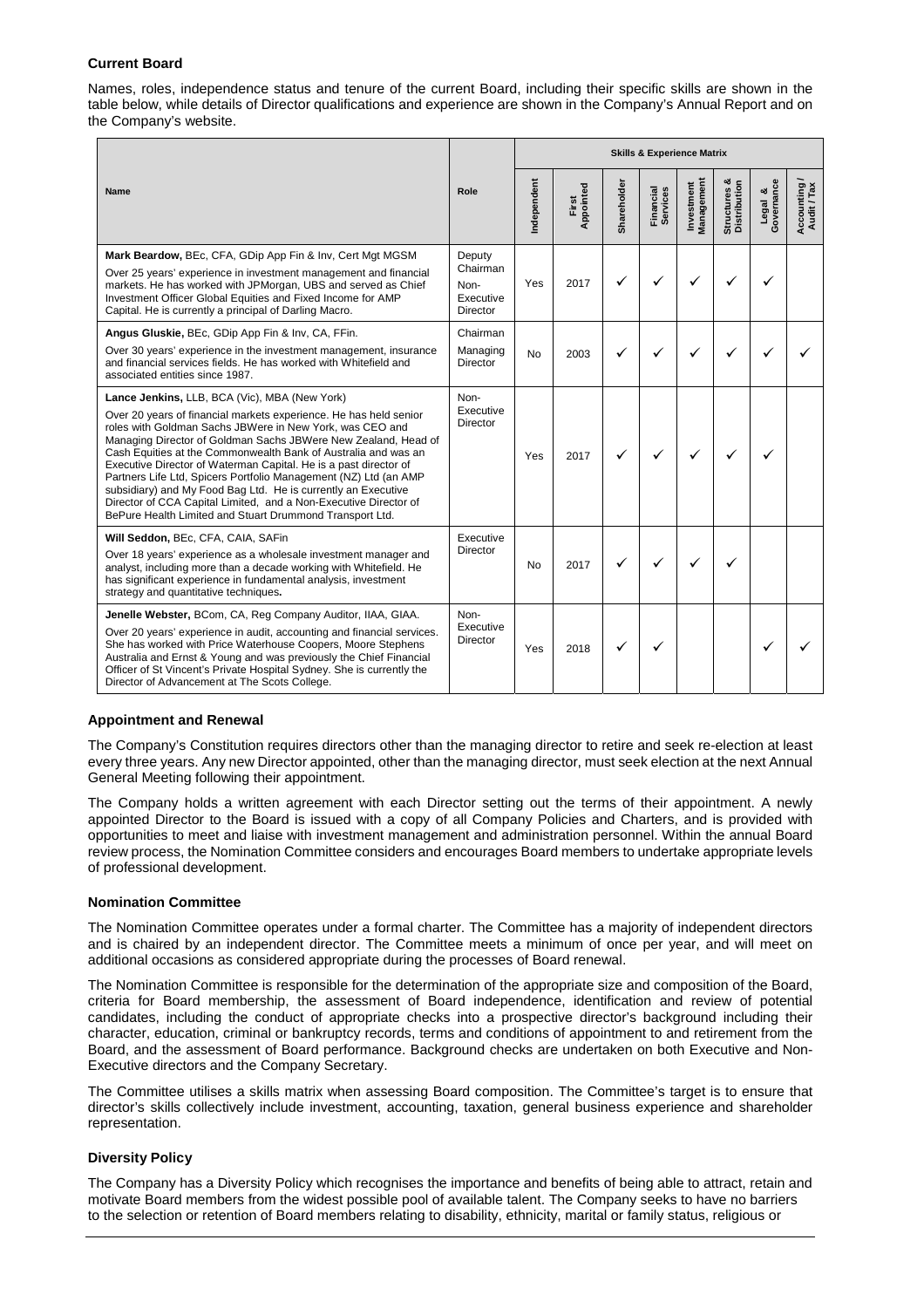cultural background, sexual orientation or gender, and will purely seek to select Board members on the basis of their merit on relevant metrics.

The Company does not set measurable objectives to achieve diversity as the compact size of the Board and executive team and the low turnover of Board and executives make it impractical to apply specific timelines around personnel changes. As noted above, the Board will however actively encourage and promote diversity where this can be done fairly and in a manner which enhances the capabilities of the Company.

The Company currently has the following gender diversity profile:

|                                   | Male | Female |     |  |  |
|-----------------------------------|------|--------|-----|--|--|
| Non-Executive Directors           | 67%  |        | 33% |  |  |
| Executive Directors / Company Sec | 100% |        | 0%  |  |  |

#### **Independence of Directors**

The Board has a majority of independent directors.

Whitefield's Chairman is an executive, non-independent director, who has been selected to provide the company with the important benefits of experience, continuity and a deep knowledge of the company's operations and the industry. In accordance with the ASX Corporate Governance Guidelines the company balances this by maintaining the overall independence of the Board by:

- Having an independent Deputy Chairman who fills the Chair role in situations where the Chairman is conflicted;
- Ensuring the majority of the Board are fully independent non-executive directors who collectively hold the ability to independently review executive actions, determine and contribute agenda items and hold management accountable.

An independent director is considered to be a director:

- (a) who is not an executive;
- (b) who has not within the last three years been employed in an executive capacity by the Company or been a principal of a professional adviser or consultant to the Company;
- (c) is not a significant supplier to the Company;
- (d) is not in receipt of performance based remuneration;
- (e) has no material contractual relationship with the Company other than as a director; and
- (f) is free from any interest or business or other relationship which could materially interfere with the director's ability to act in the best interests of the Company.

# **Principal 3: Act Lawfully, Ethically and Responsibly**

#### **Whitefield's Statement of Values**

Whitefield seeks to act with the utmost integrity, and to be professional, fair, equitable, honest and transparent in its operation as a listed investment entity.

#### **Ethical Standards**

The Board expects non-executive and executive directors and company executives to understand, embrace and act in accordance with these values at all times, and to encourage these values to be upheld by all parties working for or providing services to the Company. In upholding these values, Directors and executives must comply with the company's Code of Conduct and Ethics at all times.

Under the Code of Conduct directors, executives and officers must:

- Act with high standards of honesty, integrity, fairness and equity, avoiding actual or potential conflicts of interest;
- Act lawfully and comply with the Company's Constitution, ASX Listing Rules, the Corporations Act 2001 and applicable Accounting Standards;
- Ensure confidential information is held, used and disclosed consistently with the Company's Privacy Policy
- Ensure that internal and external reporting is balanced, fair, accurate and timely.

The Code of Conduct also includes the Company's Anti-Bribery and Corruption Policy. This policy prohibits the payment of bribes or equivalents, and prohibits personnel from receiving personal benefits from third parties as a consequence of their role with the Company, other than inconsequential and immaterial benefits that are incidental to the proper pursuit of company business.

The Code also provides a formal Whistleblower Protection framework to facilitate the reporting and independent investigation of concerns about unlawful actions or breaches of Company policy, in a manner that protects individuals who report such behaviour in good faith.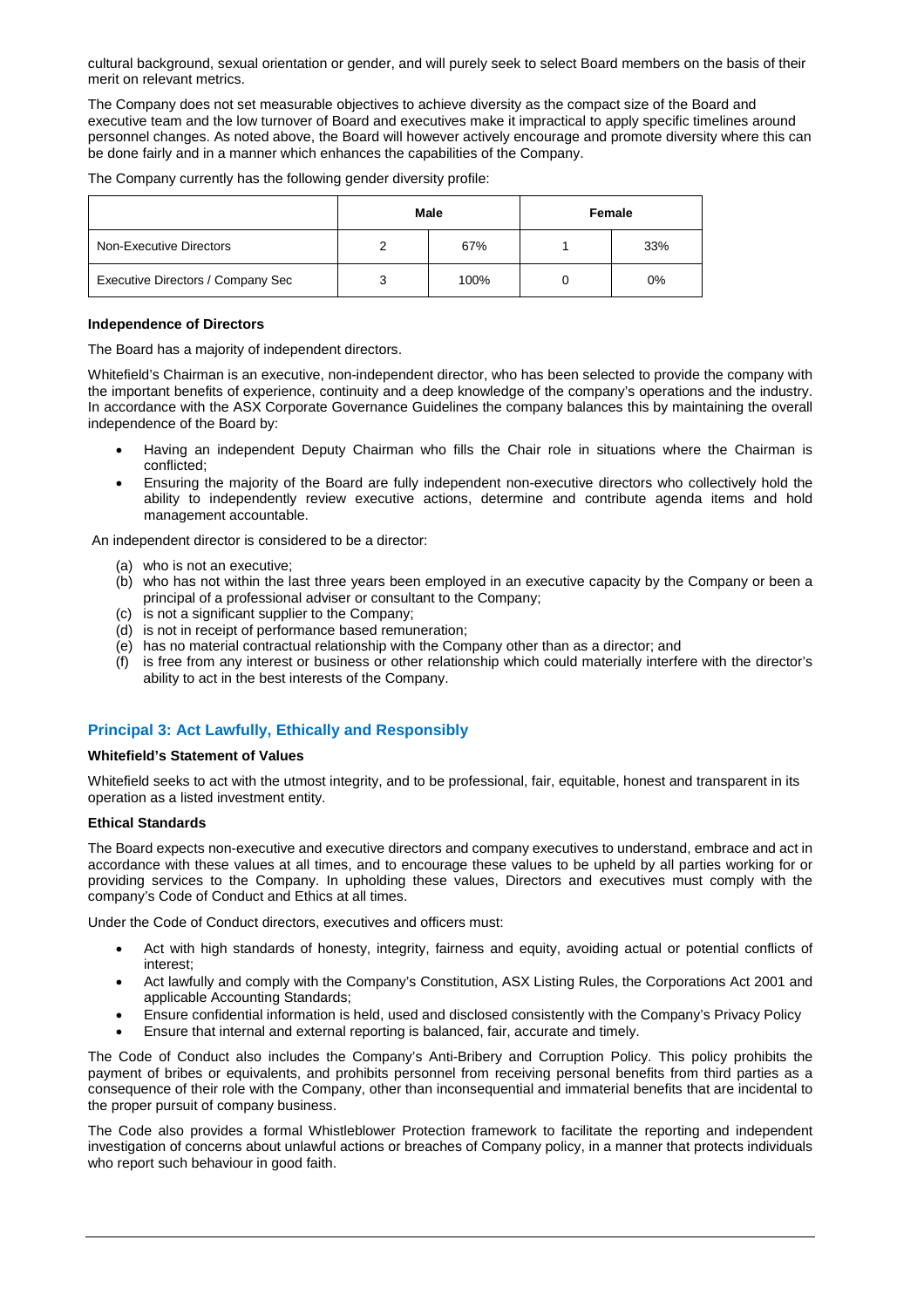## **Share Trading Policy**

The Company has a formal Securities Trading Policy. Generally, Directors and senior management can acquire shares in the Company, but are prohibited from dealing in Company shares (a) between the close of a month and the release of the company's net asset backing to the ASX, (b) between the end of a reporting period and the release of results and (c) whilst in possession of price-sensitive information.

## **Principle 4: Safeguard Integrity in Corporate Reporting**

#### **Audit & Risk Committee**

The Board has established an Audit & Risk Committee to oversee the company's risk control framework and the integrity of the financial reporting process.

The Committee operates under a formal charter, consists of three non-executive directors and has a Chairman who is not the Chairman of the Board. The Committee meets a minimum of two times per year.

The Audit & Risk Committee is responsible for the review of:

- 1. The Company's accounting policies, the content of financial statements and the content of non-audited reports;
- 2. The Company's risk management and internal control framework, including taxation risks and controls;
- 3. The conduct, effectiveness and independence of the external audit

#### **External Audit**

External audit is considered an important element in the Company's risk management framework. The Company's current external auditor is MNSA Pty Ltd.

The Audit & Risk Committee adopts a structured process to assess and review the conduct, effectiveness and independence of the external audit. The Audit & Risk Committee meets on a regular basis with the auditor and where appropriate meets with the auditor in the absence of management.

The auditor has policies in place to ensure their compliance with the Corporations Law and best practice which mandate the rotation of the auditor every five years.

The external auditor is required to attend the Annual General Meeting and is available to answer shareholder questions.

#### **Written Affirmations**

Prior to approving the financial statements at half and full year ends, the Board requires written affirmations to be provided by the Managing Director, Company Secretary, Investment Manager and Administrator as to the Company's financial statements, the proper maintenance of financial records, the effectiveness of the Company's internal controls, compliance with accounting standards and that the financial statements provide a true and fair view of the financial position and performance of the Company.

#### **External Reporting Verification**

The company subjects all publicly released reports to a series of checks which are aligned to the risk and materiality of the documents as shown below:

- Six Monthly Financial Statements are subject to internal executive cross checking, Board/Committee review and external Audit/Review;
- Quarterly Shareholder Reports are subject to internal executive cross checking and Board/Committee review;
- Asset Backing Releases and all other publicly released reports are subject to internal executive crosschecking, and are made available to the Board for post-issuance scrutiny.

#### **Principle 5: Make Timely and Balanced Disclosure**

The Company aims to keep the market appropriately informed on a timely basis in accordance with its obligations under the Corporations Act and ASX Listing Rules.

The Company has a formal Disclosure Policy setting out the procedures and responsibilities of Board and management to ensure that it can satisfactorily meet these obligations. The Board receives a copy of all material market announcements promptly after they are made, if they have not otherwise received them before.

## **Principle 6: Respect the Rights of Security Holders**

The Company seeks to respect the rights of shareholders by providing them with appropriate information on a regular basis and by providing them with facilities to exercise their rights as shareholders.

The Company has a website www.whitefield.com.au which contains information on the Company, its objectives, corporate governance policies, periodic reports and pertinent financial information. All announcements lodged with the ASX are available via a direct link from the Company's website.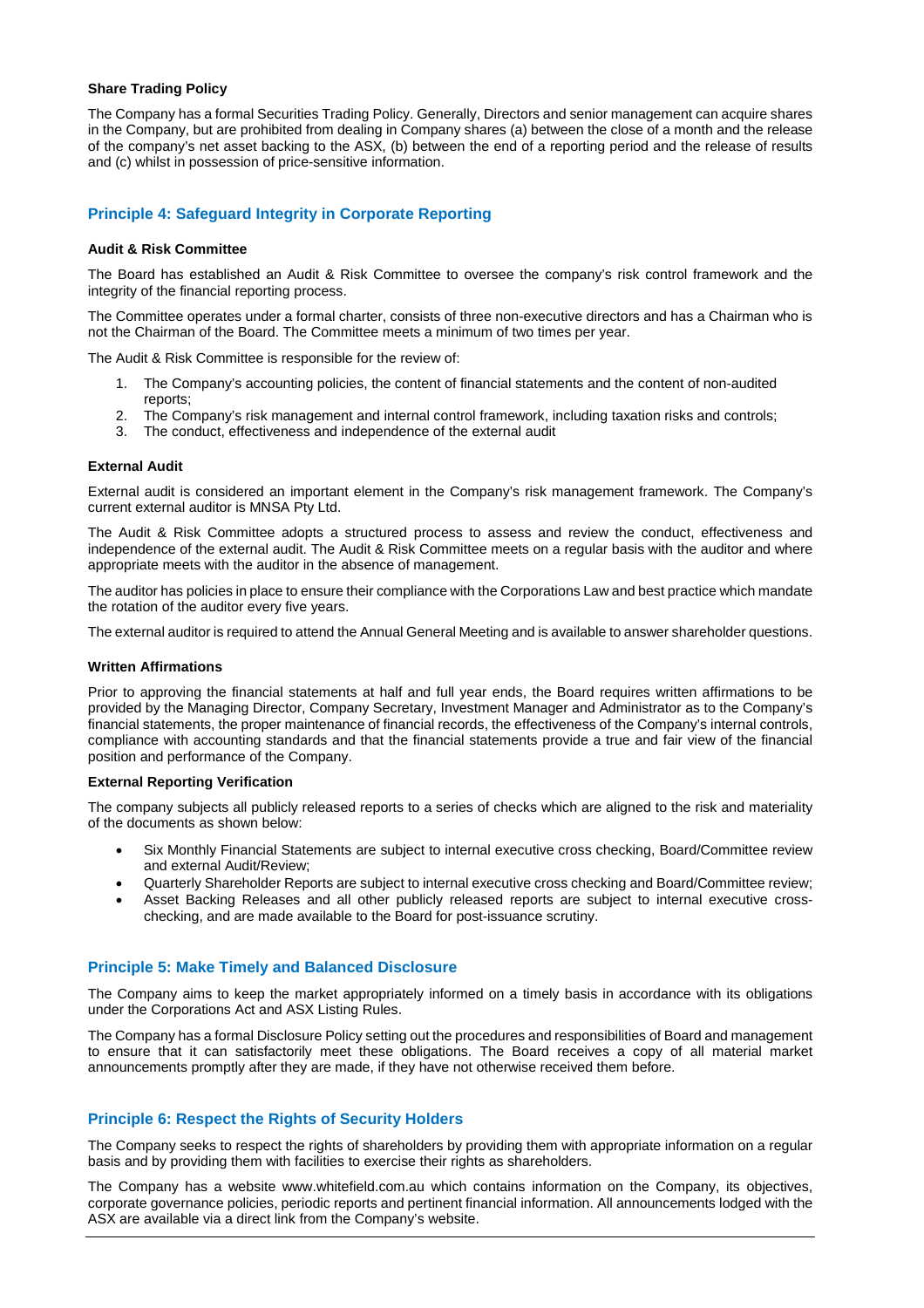The Company also communicates with shareholders via its Annual Report and Quarterly Reports, all of which are available by mail, email or via the Company's website. The Company prepares a monthly Net Asset Backing Report which is released to the ASX by the 14th day following each month-end.

The Chief Executive Officer and Company Secretary are available to take shareholder queries by contacting the Company directly during office hours. If either the Chief Executive Officer or Company Secretary are unavailable to take shareholder queries a response will be provided as soon as practically possible. Shareholders can also submit enquires by post or by email to mail@whitefield.com.au

All shareholders receive an invitation to the Company's Annual General Meeting, at which event they are provided with the opportunity to put questions to the Board and management. Votes on all substantive resolutions shall be taken by poll.

The Company has also adopted all available electronic options from the Company's Share Register to allow electronic delivery of information where selected by shareholders and where possible provides shareholders with the ability to cast votes electronically.

## **Principle 7: Recognise and Manage Risk**

The Board has a formal Risk Management Policy which sets out the Company's framework for the identification, control and review of risk.

The Board delegates responsibility for reviewing the Risk Management framework and its effectiveness to the Audit & Risk Committee. A review of the Risk Management framework has been undertaken during the financial year confirming that the Company is operating with due regard to its risk appetite.

The Risk Management framework identifies and assesses the risks to which the Company is exposed and establishes the control structure and responsibilities to appropriately constrain and monitor those risks. However it should be appreciated that no cost effective internal control system can preclude all errors and irregularities.

The Board identifies the following business risks as having the potential to significantly or materially impact the company's performance (a) administrative risks including operational, compliance and financial reporting and (b) investment risk.

## **Administrative Risks**

The Company has outsourced its administrative functions to service providers, Citicorp Nominees Pty Ltd (custody), Link Fund Solutions Pty Limited (accounting and administration) and White Funds Management Pty Limited (investment and business management). Each of these organisations has its own risk management policy and framework to control the specific risks related to the function provided.

Link Fund Solutions Pty Limited [Link] is responsible for the management of administrative risks associated with financial administration and reporting. Link provides a declaration to the Board twice annually to certify that the Company's financial statements and notes present a true and fair view, in all material respects, of the Company's financial condition and operational results and that they have been prepared and maintained in accordance with relevant Accounting Standards and the Corporations Act 2001, and that their processes of risk management and control are sound, appropriate and operating effectively. In respect of the current financial year all necessary declarations from Link have been received by the Board.

The Custodian, Administrator and Investment Manager provide the Company with an annual external audit report as to the satisfactory existence and operation of their internal control framework.

#### **Investment Risk**

The Company outsources its investment functions to White Funds Management Pty Ltd.

By its nature as a Listed Investment Company, the Company will always carry investment risk because it must invest its capital in securities which are not risk free. However, the Company seeks to reduce this investment risk by a policy of diversification of investments across industries and companies operating in various sectors of the market.

The investment manager operates in accordance with a formal investment management agreement approved by the Board and reports to the Board regularly on the portfolio's performance, transactions, exposures, strategy and operating resources and procedures.

The investment manager certifies on a twice yearly basis that they have complied with the requirements of the Investment Management Agreement. In respect of the current financial year all necessary declarations have been received by the Board.

#### **Environmental and Social Risks**

As a Listed Investment Company Whitefield has an indirect exposure to environmental and social risks through its investment portfolio. The company assesses and monitors the outlook and risks for its investment holdings and periodically adjusts its investment exposure to such holdings as part of its core business operations.